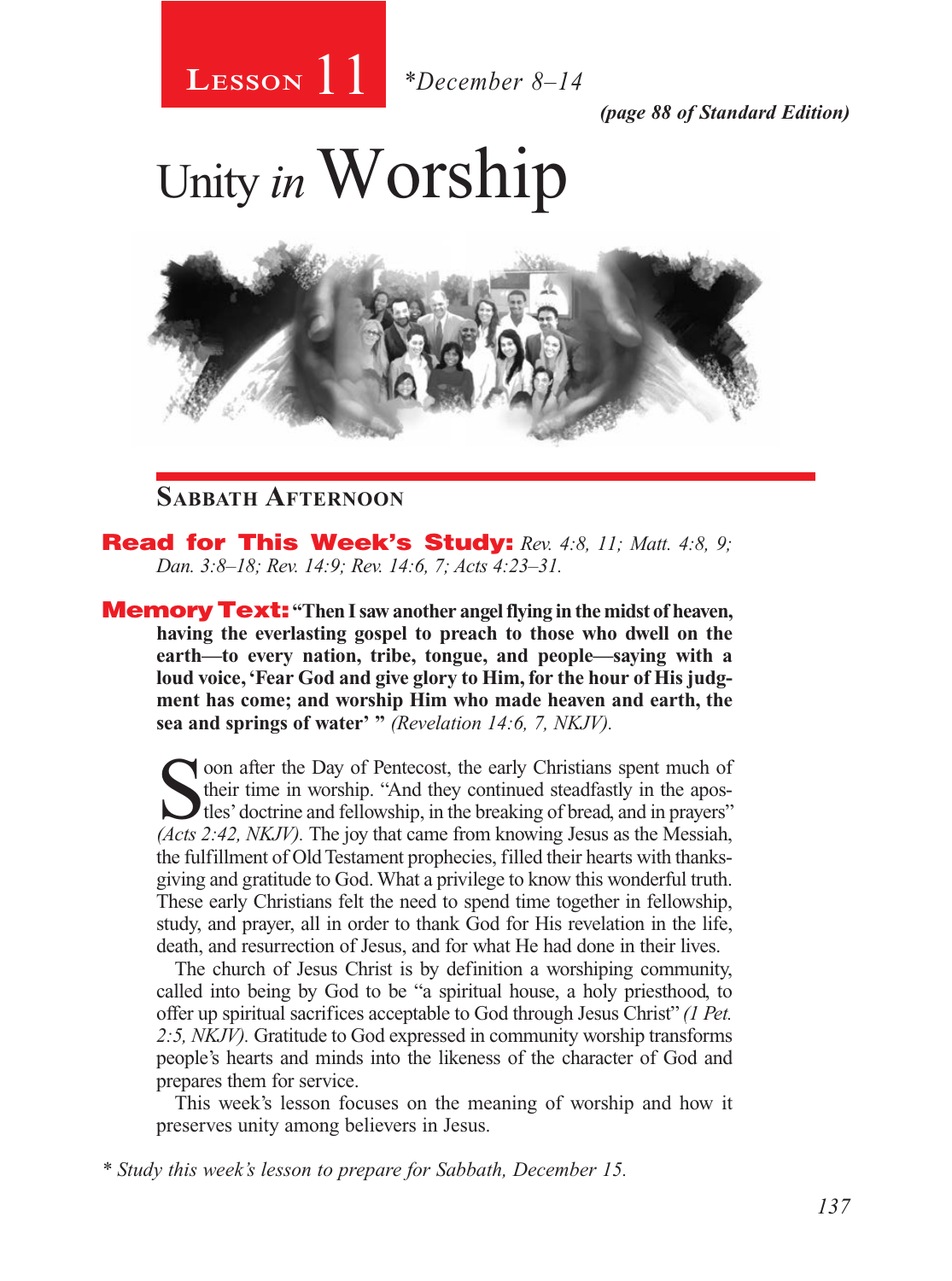## **Worshiping Our Creator and Redeemer**

In discussions about worship, we often highlight elements of worship, what it includes and how it is done. But what is the deep meaning of worship? What does it mean to worship God? And why do we do it? In Psalm 29:2, David states: "Give unto the Lord the glory due to His name; worship the Lord in the beauty of holiness" *(Ps. 29:2, NKJV)*. This psalm points us in the right direction to understand the meaning of worship. To worship the Lord is to give Him the glory and honor He deserves.

Read **Revelation 4 and 5. What reasons do the inhabitants of heaven give for worshiping God and Jesus, the Lamb of God?** *See Rev. 4:8, 11; 5:9, 10, 12, 13.*

\_\_\_\_\_\_\_\_\_\_\_\_\_\_\_\_\_\_\_\_\_\_\_\_\_\_\_\_\_\_\_\_\_\_\_\_\_\_\_\_\_\_\_\_\_\_\_\_\_\_

\_\_\_\_\_\_\_\_\_\_\_\_\_\_\_\_\_\_\_\_\_\_\_\_\_\_\_\_\_\_\_\_\_\_\_\_\_\_\_\_\_\_\_\_\_\_\_\_\_\_

This depiction of worship in the throne room of heaven as Jesus is introduced as the Lamb of God and Savior of the world is aweinspiring. Worship happens when God's creation responds to Him with words of adoration and thankfulness for what He has done. Worship is the response of a grateful person for God's creation and salvation. At the end of time, the redeemed also will join in adoration and respond in a similar way to God's salvation. " 'Great and marvelous are Your works, Lord God Almighty! Just and true are Your ways, O King of the saints! Who shall not fear You, O Lord, and glorify Your name? For You alone are holy. For all nations shall come and worship before You, for Your judgments have been manifested' " *(Rev. 15:3, 4, NKJV).*

So, worship is a response of our faith in God for His mighty works: first, for creating us, and, second, for redeeming us. In worship we give to God the adoration, reverence, praise, love, and obedience we believe He is worthy to receive. Of course, what we know about God, as our Creator and Savior, comes from what He revealed to us in Scripture. Furthermore, what Christians know about God was revealed more fully in the person and ministry of Jesus *(see John 14:8–14).* That is why Christians worship Jesus as Savior and Redeemer, as His sacrificial death and resurrection are at the very core of worship.

When Christians come together in worship, it is out of this sense of awe and thankfulness that our worship should proceed.

**Think about what we have been given in Christ as our Creator and Savior, about what He has spared us from, and about what He offers us—all because He willingly died in our stead. Why should these truths be the foundation of all our worship?**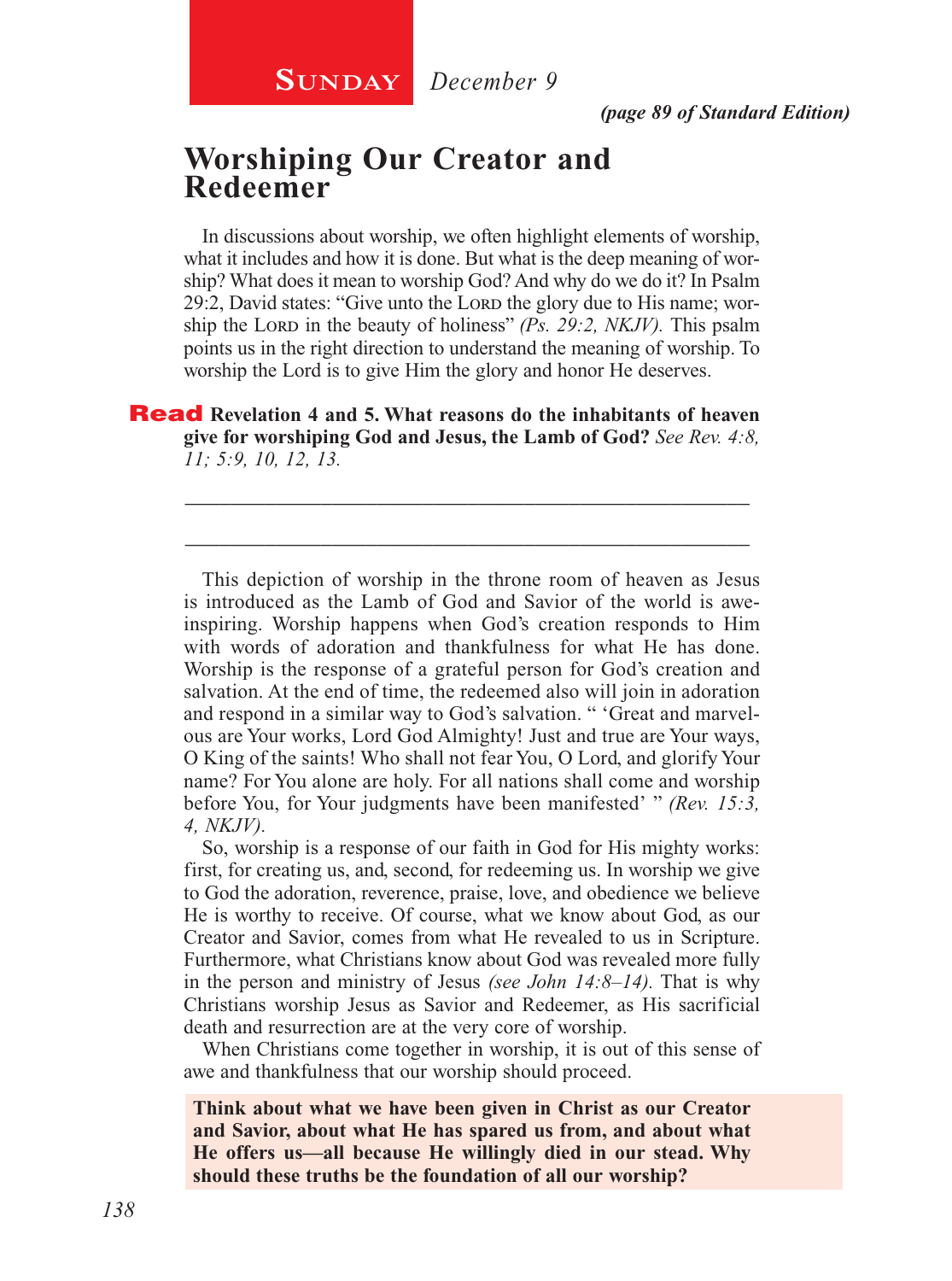**MONDAY** December 10

*(page 90 of Standard Edition)*

## **False Worship**

Read **Matthew 4:8, 9. What was Jesus' third temptation in the wilderness?** 

\_\_\_\_\_\_\_\_\_\_\_\_\_\_\_\_\_\_\_\_\_\_\_\_\_\_\_\_\_\_\_\_\_\_\_\_\_\_\_\_\_\_\_\_\_\_\_\_\_\_

\_\_\_\_\_\_\_\_\_\_\_\_\_\_\_\_\_\_\_\_\_\_\_\_\_\_\_\_\_\_\_\_\_\_\_\_\_\_\_\_\_\_\_\_\_\_\_\_\_\_

With pride and arrogance, Satan declared himself to be the rightful ruler of the world, the owner of all its riches and glory, claiming the honor and respect of all who live in it, as if he had created the world. What an insult to God, the Creator. Satan revealed that he knows exactly what worship is about: it is to give honor and respect to the rightful owner of the universe.

Compare **the experience of the three Hebrew friends in Daniel 3 (especially verses 8–18) with that of the believers who will face the end-time power of Revelation 13:4 and 14:9–11. What is at stake at the time of the end? What is the core issue in both accounts?**

\_\_\_\_\_\_\_\_\_\_\_\_\_\_\_\_\_\_\_\_\_\_\_\_\_\_\_\_\_\_\_\_\_\_\_\_\_\_\_\_\_\_\_\_\_\_\_\_\_\_

\_\_\_\_\_\_\_\_\_\_\_\_\_\_\_\_\_\_\_\_\_\_\_\_\_\_\_\_\_\_\_\_\_\_\_\_\_\_\_\_\_\_\_\_\_\_\_\_\_\_

From Cain and Abel, to the three Hebrew boys in Babylon, to final events regarding "the mark of the beast" *(Rev. 16:2),* Satan seeks to establish a false system of worship, one that takes people away from the true God and, even if subtly, direct worship toward himself. After all, even from before the Fall, he wanted to be like God *(Isa. 14:14).* It's no coincidence that just as the three young men faced the threat of death unless they were to worship an "image," in the last days God's faithful people will face the threat of death unless they will worship an "image," as well. Why worship any "image" when we are called to worship the true God instead?

"Important are the lessons to be learned from the experience of the Hebrew youth on the plain of Dura. . . .

"The season of distress before God's people will call for a faith that will not falter. His children must make it manifest that He is the only object of their worship, and that no consideration, not even that of life itself, can induce them to make the least concession to false worship. To the loyal heart the commands of sinful, finite men will sink into insignificance beside the word of the eternal God. Truth will be obeyed though the result be imprisonment or exile or death."—Ellen G. White, *Prophets and Kings*, pp. 512, 513.

**What are different ways, even now, that we can be tempted into worshiping anyone else other than the only Being worthy of our worship? How might false worship be a more subtle threat than we realize? What are some things that we might even now be tempted to worship?**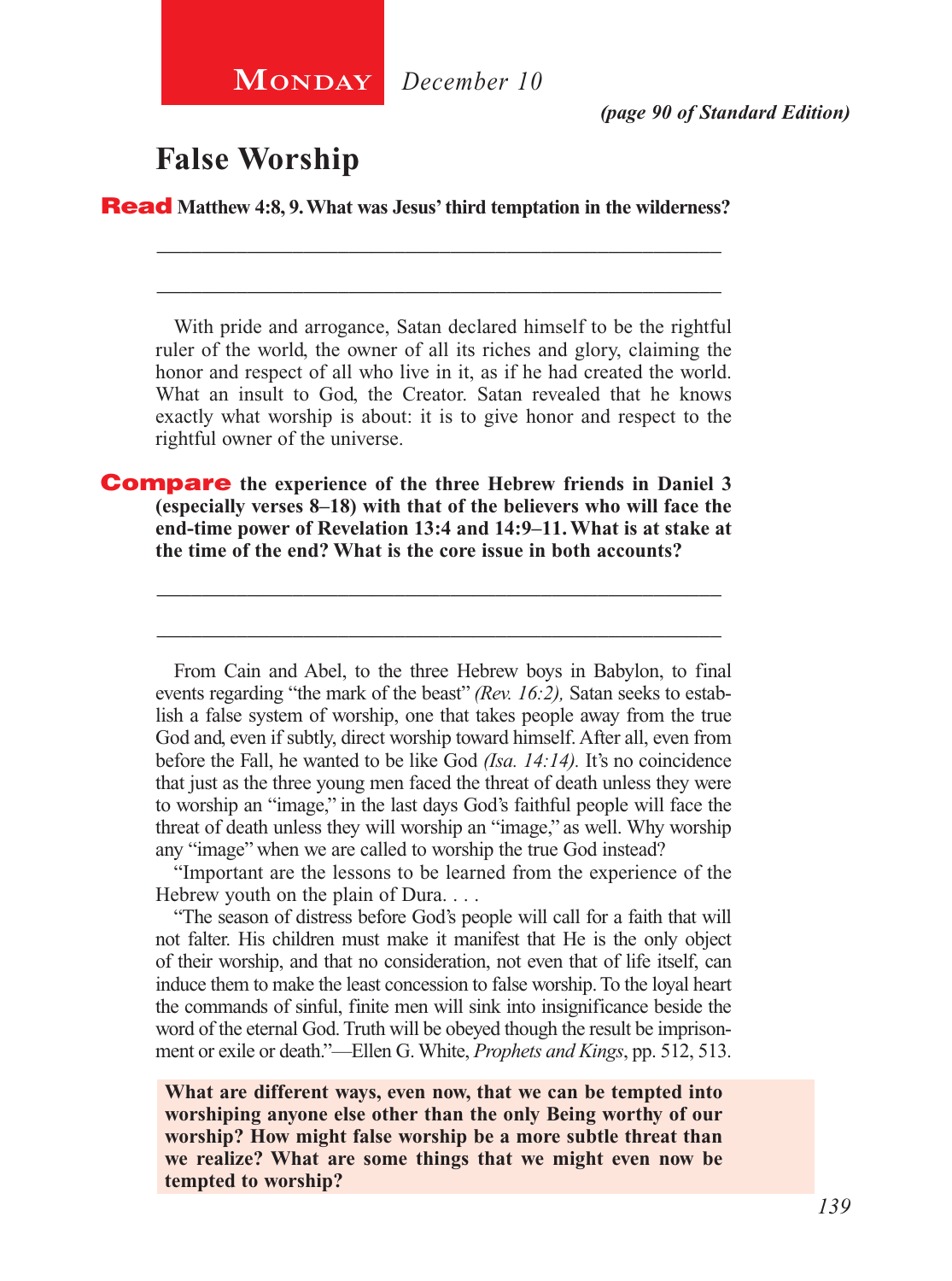## **The First Angel's Message**

Seventh-day Adventists see the three angels' messages of Revelation 14:6–12 as depicting their mission and the core of their message just before the second coming of Jesus *(Rev. 14:14–20).* These are the important messages to be preached with "a loud voice" to all inhabitants of the earth.

Read **Revelation 14:6, 7. What is the first angel's message, and what does it say about God? Why is there a reference to worship in this message?**

The first of the three angels' messages proclaims a message to the entire world. This is the fulfillment of Jesus' prediction in Matthew 24:14. There is a sense of urgency and haste in the depiction of these three angels and their mission. The first message urges people to focus on God because " 'the hour of His judgment has come' " *(Rev. 14:7, NKJV*). The second coming of Jesus is the catalyst for the judgment.

\_\_\_\_\_\_\_\_\_\_\_\_\_\_\_\_\_\_\_\_\_\_\_\_\_\_\_\_\_\_\_\_\_\_\_\_\_\_\_\_\_\_\_\_\_\_\_\_\_\_

\_\_\_\_\_\_\_\_\_\_\_\_\_\_\_\_\_\_\_\_\_\_\_\_\_\_\_\_\_\_\_\_\_\_\_\_\_\_\_\_\_\_\_\_\_\_\_\_\_\_

" 'Fear God,' " the angel says *(Rev. 14:7).* For those who do not take God seriously, this message and call to action will indeed generate fear in their mind. But for those who have been followers of Jesus, this call invites awe and respect. They look up to God and see the fulfillment of His promises. A sense of grateful reverence for God overtakes them.

" 'And worship Him who made heaven and earth, the sea and springs of water' " *(Rev. 14:7, NKJV).* This language makes an unmistakable allusion to the Sabbath commandment, with its reference to Creation *(see Exod. 20:8–11).* The God of Creation, who instituted the Sabbath as a memorial of His creative power, is the One who is to be worshiped and revered.

It is interesting to note that at the end of time worship is identified as a key issue in the great controversy for the allegiance of the human race. This worldwide announcement is a call to worship the Creator.

"The central issue in the final crisis will be worship. Revelation makes clear that the test will not be denial of worship, but rather who is worshiped. At the time of the end, only two groups of people will be in the world: those who fear and worship the true God *(11:1, 18; 14:7)*  and those who hate the truth and are worshipers of the dragon and the beast *(13:4–8, 14:9–11)*. . . .

"If worship is the central issue in the final conflict, no wonder then that God sends His end-time gospel urging the inhabitants of the earth to take Him seriously and worship Him as the Creator, the only One worthy of worship."—Ranko Stefanovic, *Revelation of Jesus Christ: Commentary on the Book of Revelation* (Berrien Springs, Mich.: Andrews University Press, 2002), pp. 444, 445.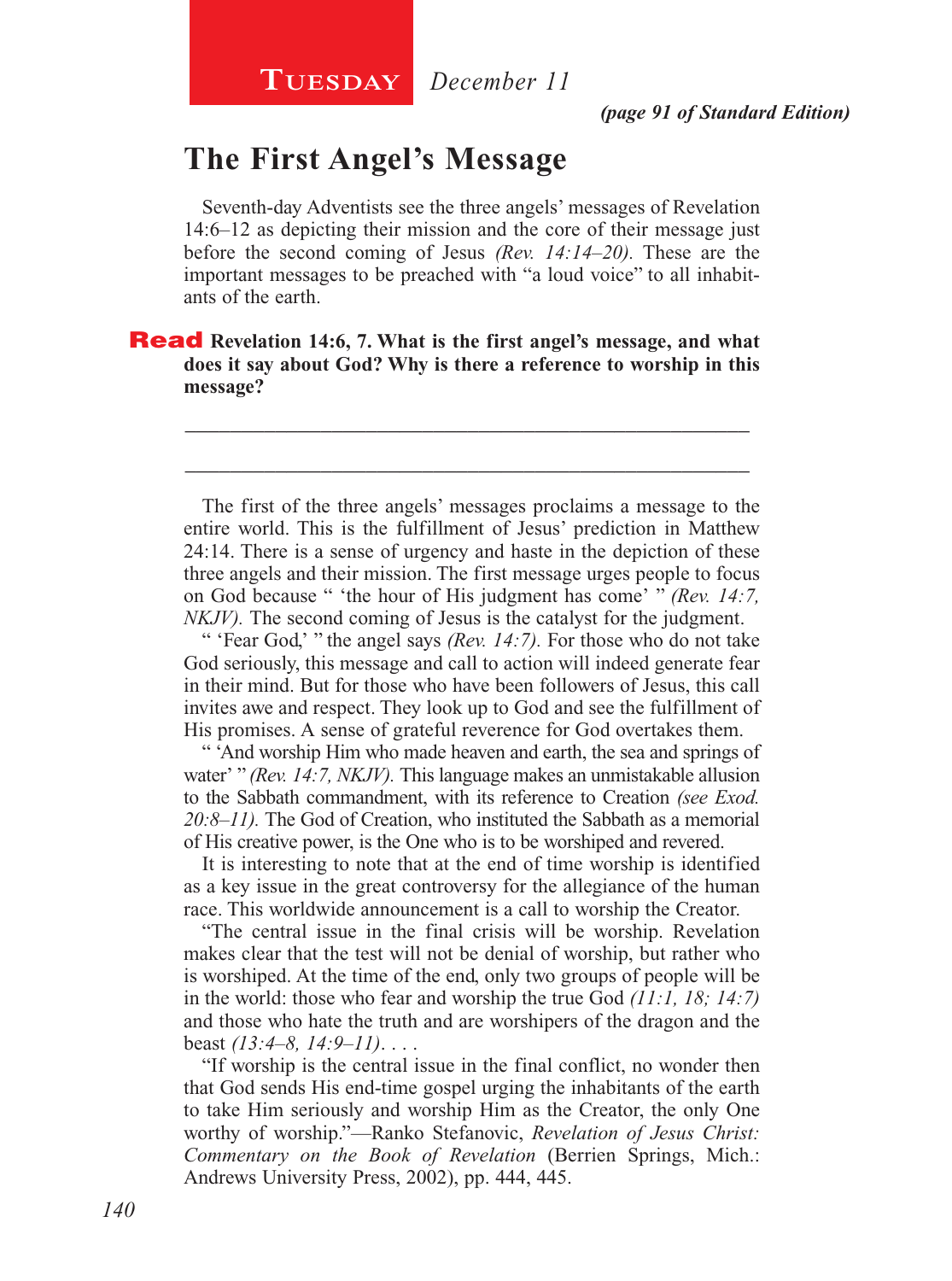

*(page 92 of Standard Edition)*

## **Bible Study and Fellowship**

Read **Acts 2:42. What were some of the elements of early Christian worship?**

"And they continued steadfastly in the apostles' doctrine and fellowship" *(Acts 2:42, NKJV).* From the earliest moments of the church, worship has been characterized by the centrality of the study of the Word of God given to us by the apostles. The first Christians were faithful in studying the Scriptures for what they said about Jesus the Messiah. They were in constant fellowship to share with one another the blessings God had given them and to encourage each other in their spiritual walk with God. In the Word they mined the sacred truths that became the foundation of their message to the world.

\_\_\_\_\_\_\_\_\_\_\_\_\_\_\_\_\_\_\_\_\_\_\_\_\_\_\_\_\_\_\_\_\_\_\_\_\_\_\_\_\_\_\_\_\_\_\_\_\_\_

#### What **do the following passages say about the importance of studying God's Word in fellowship with other believers?**

| 2 Kings 22:8-13       |  |
|-----------------------|--|
| <i>Acts</i> 17:10, 11 |  |
| $2 Tim. 3:14-17$      |  |

"Wherever the truths of the gospel are proclaimed, those who honestly desire to do right are led to a diligent searching of the Scriptures. If, in the closing scenes of this earth's history, those to whom testing truths are proclaimed would follow the example of the Bereans, searching the Scriptures daily, and comparing with God's word the messages brought them, there would today be a large number loyal to the precepts of God's law, where now there are comparatively few."—Ellen G. White, *The Acts of the Apostles*, p. 232.

We are a united people because of the truths that we proclaim, truths that we find from the Word of God. This was true of God's church in the early days, and it is true of it today. The study of God's Word forms the core of both our worship to God and our unity as a people who have been called to proclaim the three angels' messages to the world. When we come together as a family to fellowship and worship, the Scriptures speak to us words from God to guide our lives in preparation for our mission and for Jesus' second coming.

**How firmly grounded are you, from the Bible, in what we believe? That is, are you grounded enough in it to the point where you could, like the three Hebrew boys, stand firm in the face of death?**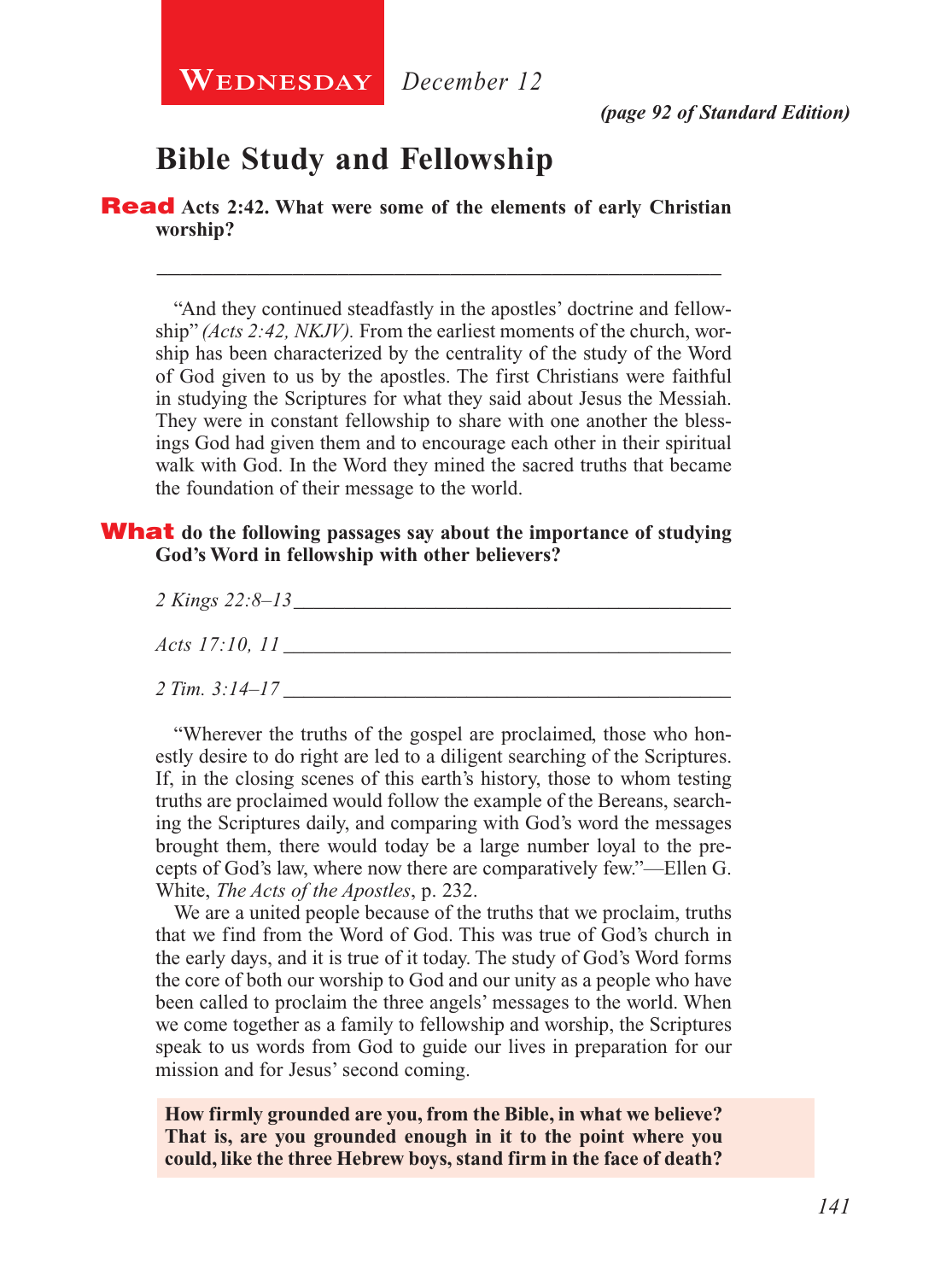**Thursday** *December 13*

## **Breaking of Bread and Prayer**

Whatever the challenges the early church faced, they were united in their common faith in Jesus and in the truth He had entrusted them to spread to the world. It's what Peter even called "present truth" *(2 Pet. 1:12).* And thus, united in the truth, they expressed their unity in a number of ways.

"And they continued steadfastly . . . in the breaking of bread, and in prayers" *(Acts 2:42, NKJV).* This reference to breaking of bread probably refers to a fellowship meal or to regular meals shared between believers. At some point during a fellowship meal, someone would offer a special blessing over the bread and drink in memory of Jesus' death and resurrection, in expectation of His soon return. Early Christians thus devoted their time to remembering the meaning of Jesus' life and ministry, and loved to talk about it in fellowship meals. The meals they shared became moments of worship. "So continuing daily with one accord in the temple, and breaking bread from house to house, they ate their food with gladness and simplicity of heart, praising God and having favor with all the people. And the Lord added to the church daily those who were being saved" *(Acts 2:46, 47, NKJV).*  No doubt this time of fellowship together greatly helped strengthen the sense of unity they had in Jesus.

#### What **examples do we have in the book of Acts of early Christians praying together? What did they pray for?**

| <i>Acts 1:14</i>  |  |
|-------------------|--|
| Acts 4:23–31      |  |
| <i>Acts</i> 12:12 |  |

The early church cherished the opportunity for direct communication with God and never failed to offer up petitions to Him when gathered together in worship. Paul in his First Epistle to Timothy mentions the importance of prayer when Christians are together *(1 Tim. 2:1).* To the Ephesians, he also emphasized the need of prayer: "praying always with all prayer and supplication in the Spirit, being watchful to this end with all perseverance and supplication for all the saints—and for me" *(Eph. 6:18, 19, NKJV).*

**What are ways that we can experience a deeper unity through the power of intercessory prayer for common causes? How does this prayer help unite us as a church?**

\_\_\_\_\_\_\_\_\_\_\_\_\_\_\_\_\_\_\_\_\_\_\_\_\_\_\_\_\_\_\_\_\_\_\_\_\_\_\_\_\_\_\_\_\_\_\_\_\_\_\_\_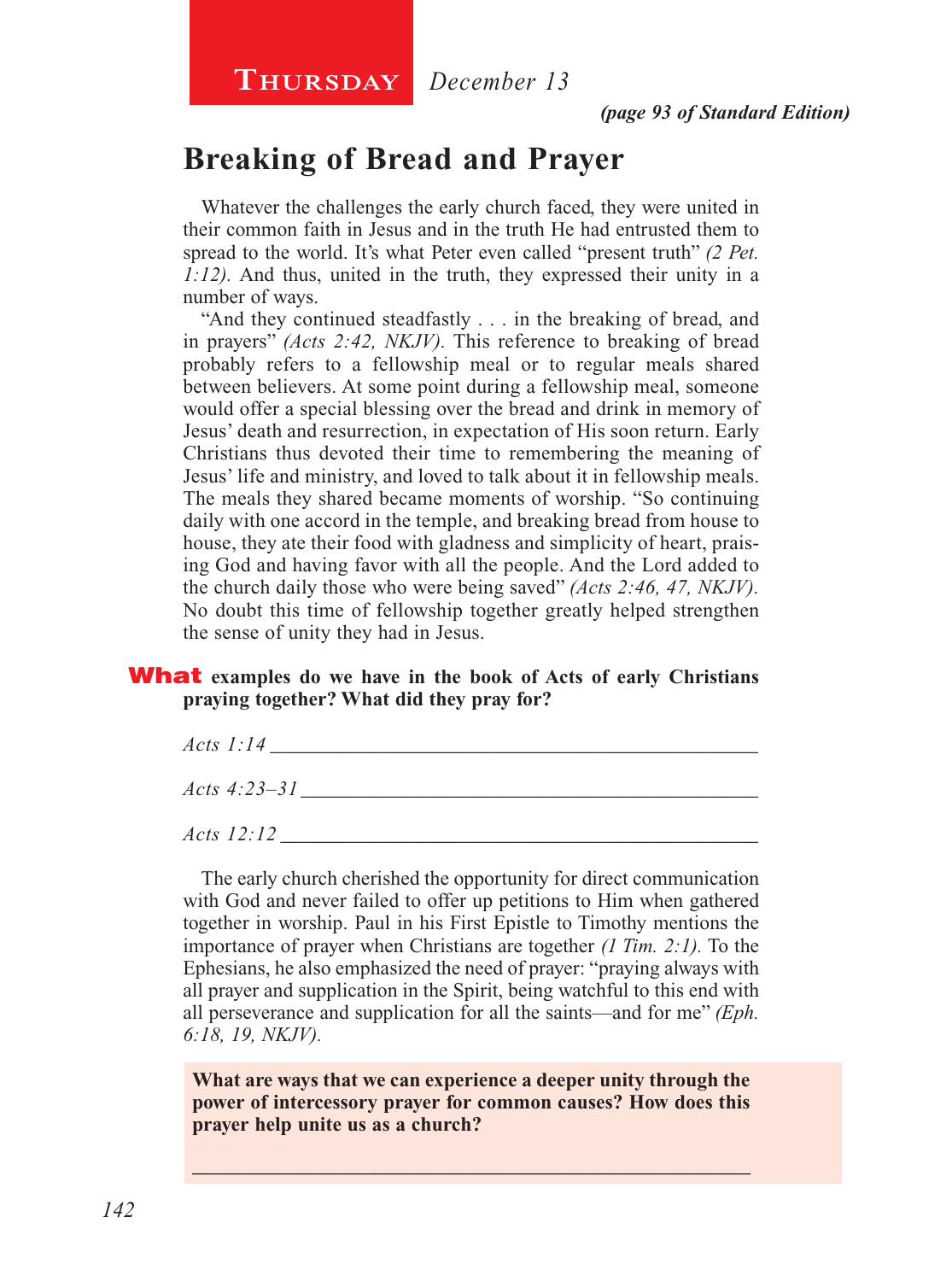$\begin{array}{|c|c|c|}\n\hline\n\textbf{FRIDAY} & \textbf{December 14}\n\end{array}$ 

#### *(page 94 of Standard Edition)*

**Further Thought:** Read the articles "Prayer," pp. 1044–1046, and "Worship," pp. 1290, 1291, in *The Ellen G. White Encyclopedia*.

" 'The importance of the Sabbath as the memorial of creation is that it keeps ever present the true reason why worship is due to God'—because He is the Creator, and we are His creatures. 'The Sabbath therefore lies at the very foundation of divine worship, for it teaches this great truth in the most impressive manner, and no other institution does this. The true ground of divine worship, not of that on the seventh day merely, but of all worship, is found in the distinction between the Creator and His creatures. This great fact can never become obsolete, and must never be forgotten.'—J. N. Andrews, *History of the Sabbath*, chapter 27. It was to keep this truth ever before the minds of men, that God instituted the Sabbath in Eden; and so long as the fact that He is our Creator continues to be a reason why we should worship Him, so long the Sabbath will continue as its sign and memorial. Had the Sabbath been universally kept, man's thoughts and affections would have been led to the Creator as the object of reverence and worship, and there would never have been an idolater, an atheist, or an infidel. The keeping of the Sabbath is a sign of loyalty to the true God, 'Him that made heaven, and earth, and the sea, and the fountains of waters.' It follows that the message which commands men to worship God and keep His commandments will especially call upon them to keep the fourth commandment."—Ellen G. White, *The Great Controversy*, pp. 437, 438.

#### Discussion Questions:

**O** Since the biblical concepts of worship, creation, and salvation **are so closely intertwined, how do you think the celebration of the Sabbath could be God's antidote to false worship? What role does the Sabbath play in this end-time prophecy of Revelation 14:6, 7? Why is the Sabbath referred to in the first angel's message?**

**O** Oftentimes we talk about worship as a matter of content **things we should do or not do during worship. Is that good enough? What is worship really about? How is your local church experiencing meaningful worship?**

 **In some societies, Christian community worship slowly is being forgotten or abandoned, even in Adventist communities. What can your local church do to counter this trend?**

**Summary:** Worship is the Christian believer's thankful response to God for His gift of salvation. It also is an essential element of the Christian community's experience of unity and fellowship. Without prayer and Bible study in a desire to know God's truth for us, our community will fail to experience oneness in Christ.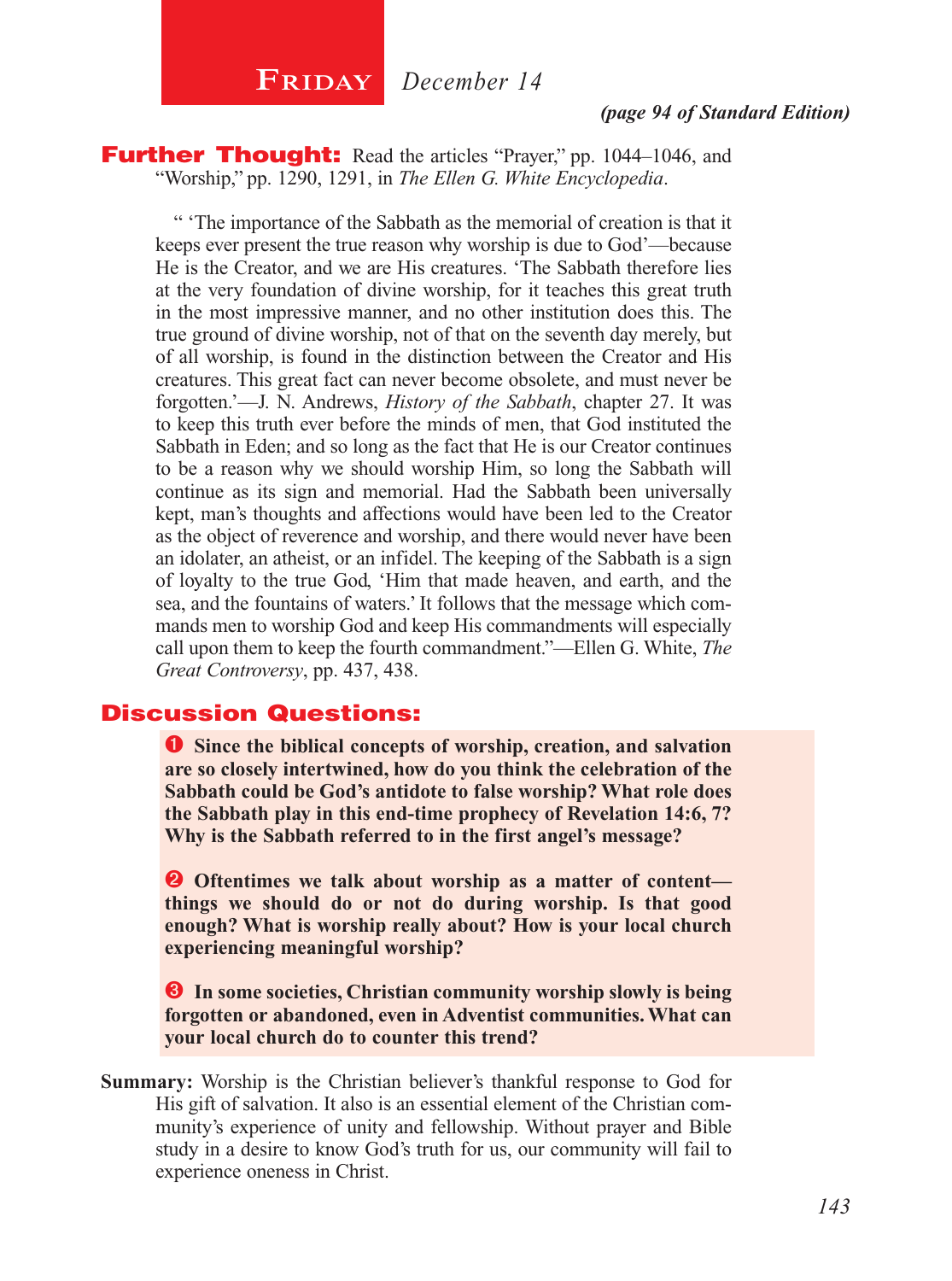

## Ukrainian Builds 22 Churches

*By* Andrew McChesney, Adventist Mission

Construction company chief Vladimir Vladovskyy knew it would take a miracle to build a Seventh-day Adventist church in the northern Russian seaport of Arkhangelsk.

He had no blueprint for the project. He had only a few summer months to build the church. And a senior city administrator, without giving a reason, had vowed never to sign the paperwork.

So, Vladovskyy secured a blueprint for the church's foundation and started work.

"Summer is very short in Arkhangelsk, and we didn't have time to deal with bureaucracy," said Vladovskyy, a Ukrainian native who has built 22 Adventist churches and other church facilities in Russia, Ukraine, and Mongolia over two decades. "So, we started building."

After laying the foundation, Vladovskyy received the blueprint for the second stage and put his construction crew to work on the walls. Then came the next blueprint and the roof.

Remarkably, no one from the city government tried to stop the construction. Vladovskyy, however, had not forgotten about the official paperwork. Vladovskyy gathered his crew every morning to pray for a miracle at the construction site.

A month passed. Two months. Three months. Arkhangelsk's summer lasts for only three months, from June to August. The exterior of the church was completed before the first snow fell in September. The interior was finished in December.

Vladovskyy returned to the city administrator to ask for the documents. He didn't know what to expect, but he felt at peace, knowing that he had prayed daily and that the weather had stayed warm long enough to finish the church.

The city administrator didn't say a word. He simply signed every document.

"In the end, he signed everything," Vladovskyy said. "I don't know why. It was a miracle."

Vladovskyy, a third-generation Adventist who restored old buildings for a state construction company during Soviet times, has encountered many miracles since he first teamed up with the Adventist Church by construct-

> ing the Euro-Asia Division's headquarters in Moscow in 1995. Currently, he is building churches in Krasnoyarsk, Tomsk, and a third Russian city.

> But no miracle has been quite as remarkable as the one in Arkhangelsk in 1999, he said in an interview in Ukraine's capital, Kiev.

> "We built a church without a blueprint and without permission," he said.

Vladimir Vladovskyy *holds a photo of the Arkhangelsk church.*



**Provided by the General Conference Office of Adventist Mission, which uses Sabbath School mission offerings to spread the gospel worldwide. Read new stories daily at AdventistMission.org.** *144*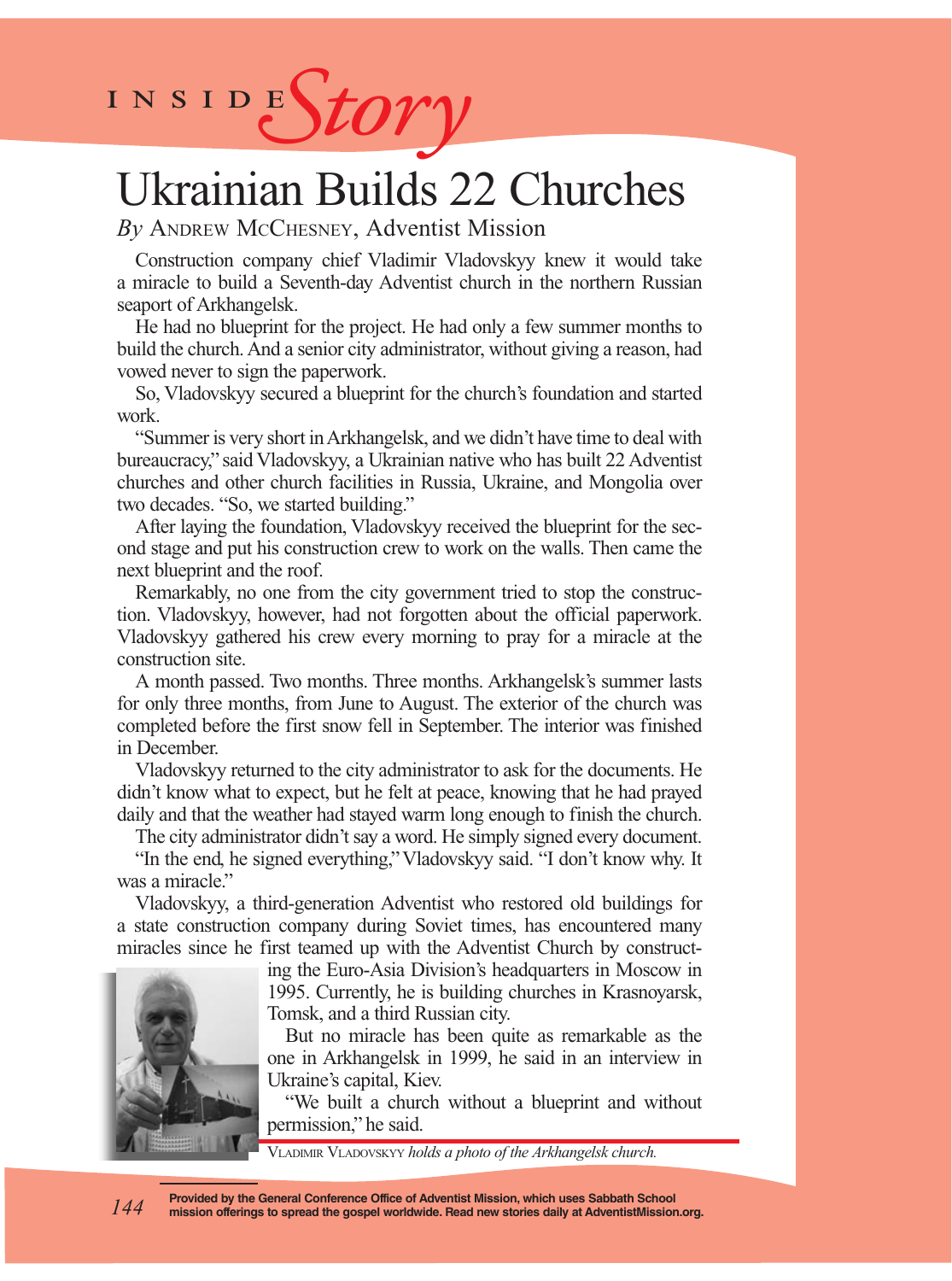## *The Lesson in Brief*

#### Key Text: *Revelation 4:8–11*

#### **>The Student Will:**

Know: Define true worship and its role in the great controversy between God and Satan.

Feel: Have a sense of awe and thankfulness for who God is and what He has done for him or her.

Do: Worship God with both heart and mind.

#### Learning Outline:

#### **I. Know: True Worship**

A What is meant by the word "worship"? What actions might be considered part of worship?

B How can we distinguish true and false worship from each other?

C How can we ensure that God remains the center of our worship?

D What role does worship play in each of the three angels' messages?

#### **II. Feel: The Greatness of God**

A What aspect of God's character is the most meaningful to you? Which aspect speaks most to your situation today?

B What feelings and emotions come to mind when you consider what God has done for you?

#### **III. Do: Responding With Our Whole Being**

A How is worshiping God with our hearts different from worshiping God with our minds?

B What do these two aspects of worship look like in practice?

C How is it possible to magnify God when we cannot make Him larger? What is magnified in the process of our worship?

#### **Summary:** Worship involves showing honor and respect, as well as service and obedience. The character and redemptive actions of God call forth a response of worship from His creatures as together they recognize their dependence upon God.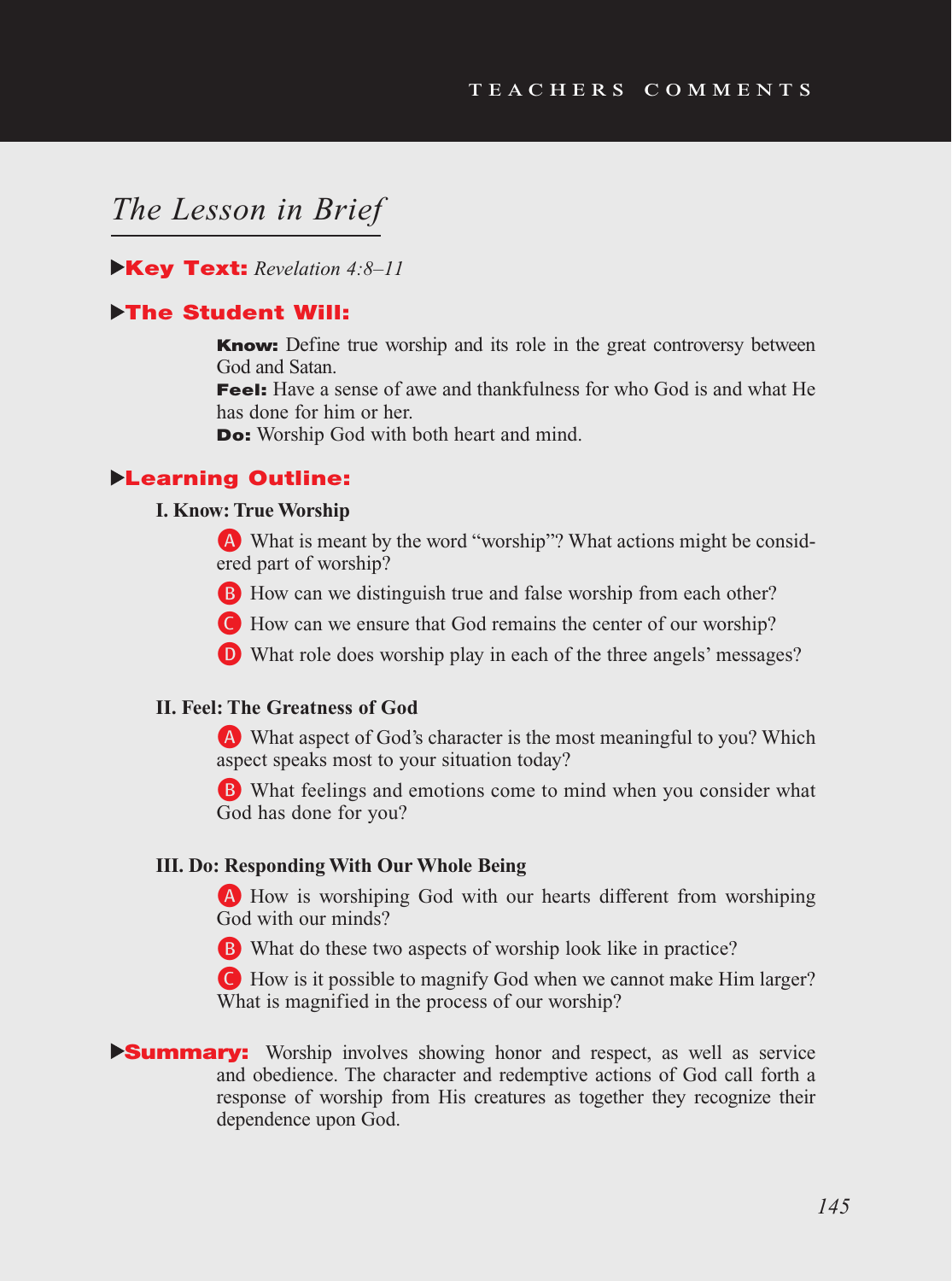## *Learning Cycle*

## STEP 1**—Motivate**

Spotlight on Scripture: *Revelation 14:6, 7*

Key Concept for Spiritual Growth: **True worship is a heartfelt response to who God is and what He has done for us.** 

Just for Teachers: **Worship is a key issue in the end times. The identity of who is worshiped defines our allegiance. As you open the lesson, emphasize the importance of identifying correctly who is worshiped.**

**Opening Discussion:** One summer day, John decided to pick a few of the abundant mushrooms that grew near his home. He had taken a course in mushroom hunting and knew something about the identification of mushrooms. He spotted a group of mushrooms that he thought were edible and picked them for his evening meal. He intended to check them with a field guide on his return home to be sure they were edible, but by the time he reached home, he was running late for an appointment. Sure in his own mind that the mushrooms were indeed edible, he cooked and ate them. But John's identification of the mushrooms had been wrong. He had eaten a dangerously poisonous species of mushroom that destroys the liver and frequently results in death. Eight hours later, John started vomiting, and tests showed that his liver and kidneys had been damaged badly. While John survived, his mistake nearly cost him his life.

The apostle John warns us that we need to be equally careful about the identification of the object of our worship. God should be the only object of our worship, and our worship should reflect our allegiance to Him.

**Discussion Questions:** Why was distinguishing between edible and poisonous mushrooms difficult? What could John have used to distinguish between them? How might your answer help you to think about how you distinguish between true and false systems of worship?

## STEP 2**—Explore**

Just for Teachers: **This study section examines the nature of worship and its role in the great controversy. Emphasize that understanding what constitutes true worship is essential to preventing Satan from deceiving us with counterfeit forms of worship. Don't let the class get sidetracked into discussions about worship styles and preferences.**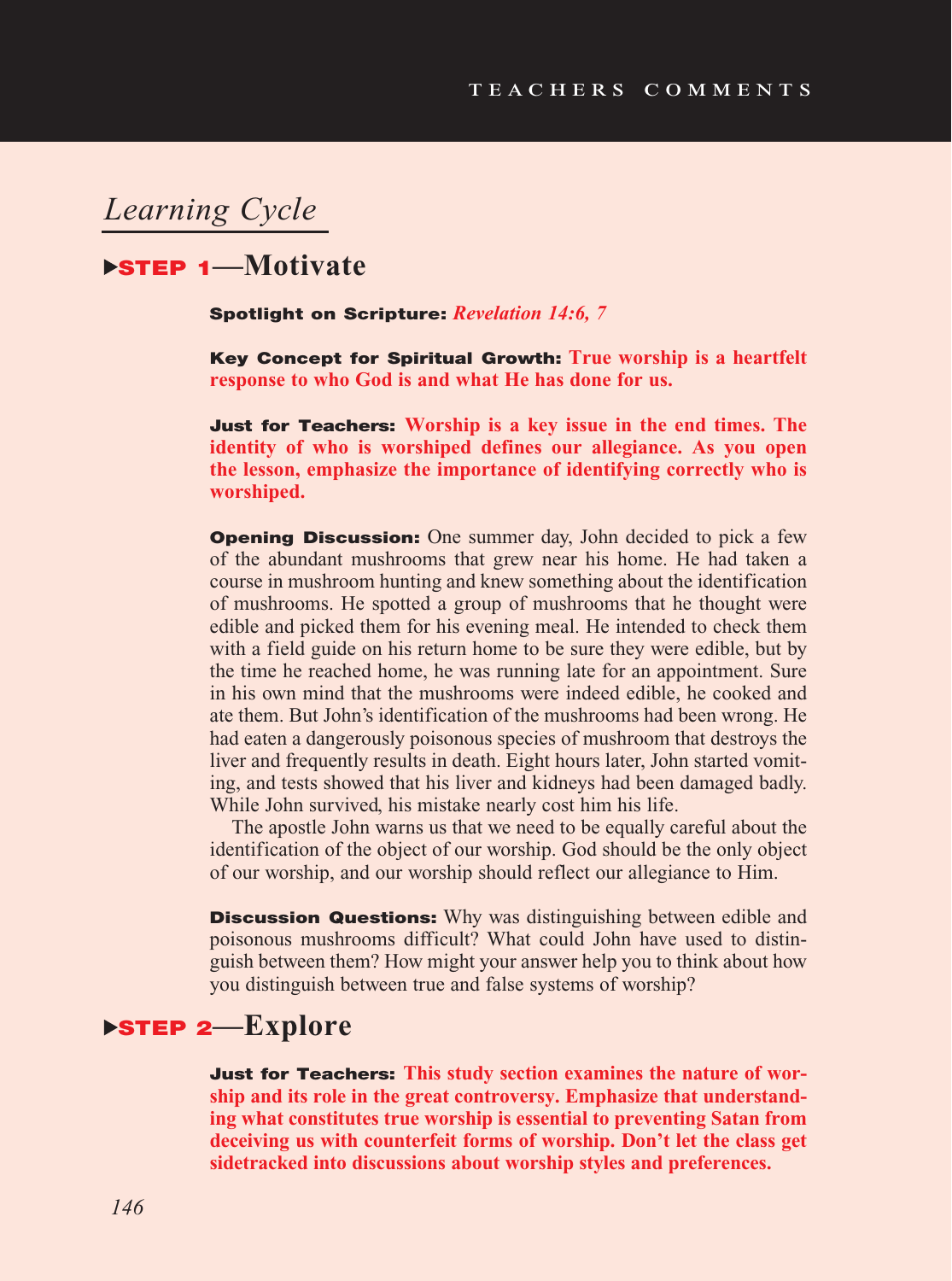### **Bible Commentary**

#### **I. The Nature of Worship** *(Review Revelation 4:8–11 with your class.)*

The Bible uses multiple words in Greek and Hebrew to describe different aspects of worship. The Hebrew words for worship emphasize honor, respect, and reverence by focusing on the actions of bowing down, prostrating, or otherwise humbling oneself before another person. However, worship in the Old Testament is not confined to bodily actions. It also includes the concepts of obedience and service that demonstrate the reality of our worship. Isaiah clearly indicates that simply going through the motions of worship activities without obedience is not worship at all *(Isa. 1:10–17, Isaiah 58).* 

In the New Testament, we find a similar variety of words that can mean to bow down, revere, show honor and devotion, or to serve. The most common word for worship in the New Testament is *proskyneo*, which literally means "to kiss toward." It likely reflects the custom of showing honor to a king or official by bowing before them and kissing their feet, an action understood as an admission of dependence or submission to the person in authority (see William F. Arndt, F. Wilbur Gingrich, Frederick W. Danker, and Walter Bauer, *A Greek-English Lexicon of the New Testament and Other Early Christian Literature* [Chicago: University of Chicago Press, 2000], p. 882). In using this word to describe the worship of God, we can therefore deduce that more than the physical action of kissing or bowing down is intended. To worship God is to recognize the greatness and majesty of God, to understand that He is the Creator and we are creatures, and to admit one's own unworthiness, helplessness, and absolute dependence upon Him. Such admission also carries with it the implication of willingness to accept God's lordship over our lives.

True worship has several important features. First and foremost, it is directed at God and Him alone *(Deut. 6:13, Matt. 4:10).* Second, it is never forced. It is a spontaneous response to the character of God and His redemptive actions on our behalf. It begins from the heart and not from the expectations of others. Third, worship is not simply a Sabbath morning activity or a part of a worship service. It is a lifestyle. We are to live and breathe our responses to what God has done for us. The living creatures in the throne room, pictured in Revelation 4, worshiped continually day and night. While such intense focused worship is not possible in our lives, this figure underscores the idea that each word and action of ours should bring honor to the name of God.

True worship has the potential to unite us in ways not possible otherwise. When we focus our lives on worshiping the Center of our faith, we are less likely to see the things that divide us. Whether alone or in a worship service,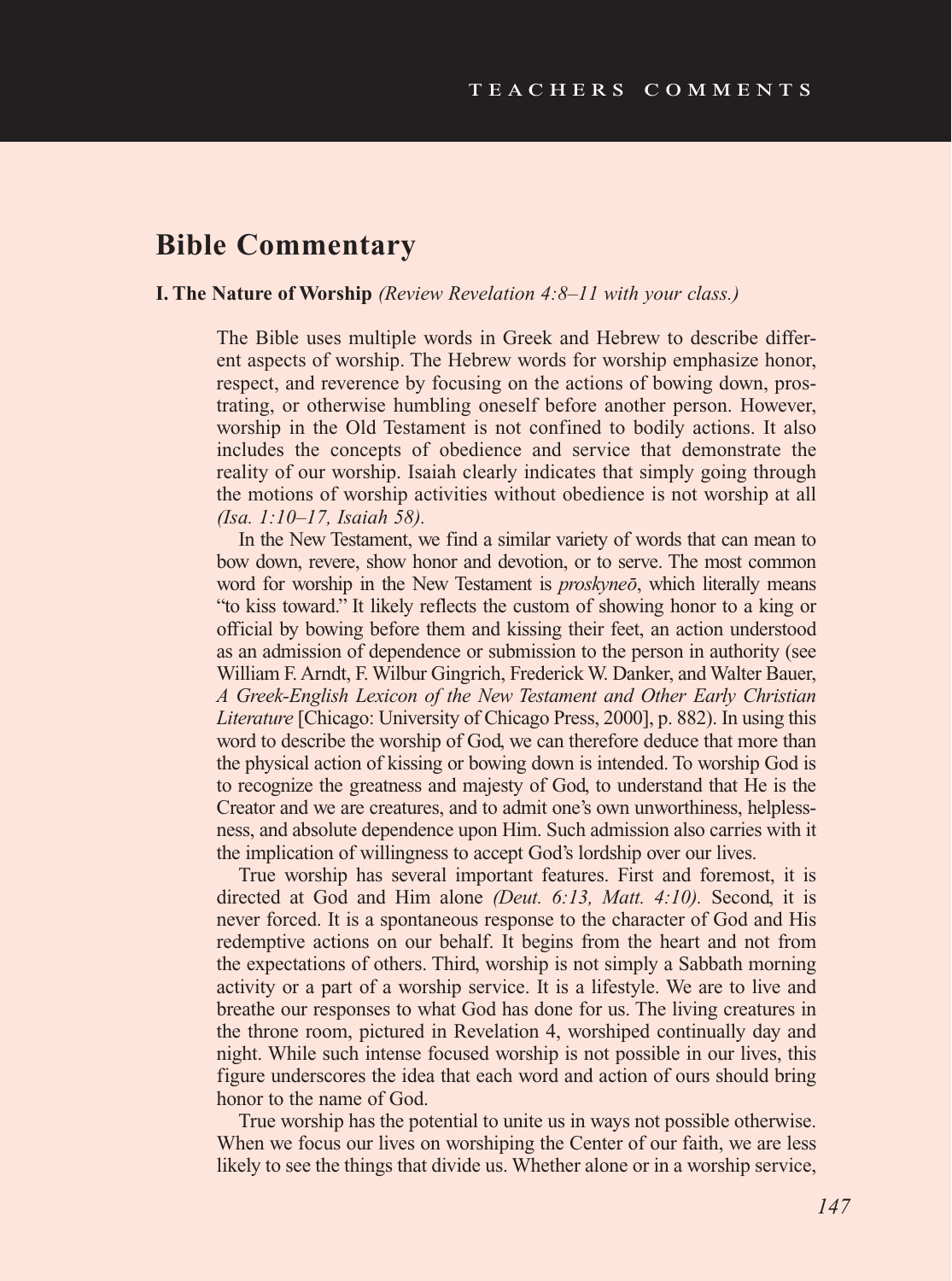we worship with others around the world, giving praise to God. Thus, worship gives us the opportunity to recognize that we are part of something beyond ourselves. At the same time, worship reminds us of our dependence upon God. Pride and jealousy, which contribute to disharmony, dissolve when we recognize that we are all creatures who depend on God.

**Consider This:** In what sense can obedience be considered worship? What does a life of worship look like?

#### **II. Worship and the Great Controversy** *(Review Revelation 14:6–12 with your class.)*

The importance of understanding true worship is highlighted by the central role that worship plays in the three angels' messages and in the wider context of the great controversy between God and Satan. The battle commenced with Satan's rebellion in heaven and his pride-filled comparison of himself with God *(Isa. 14:14)*. The cosmic war continues with his challenging the very character of God. While God demonstrates His character through an outpouring of love and grace, which calls forth a response of worship, Satan calls forth worship through deceit. Satan seeks to remove focus from God by setting up an alternate system of worship. The message of the first angel is a reminder that the only person who deserves worship is God, the Creator of the universe. Honoring the seventh-day Sabbath that He sanctified is an act of worship and allegiance to Him. However, to limit the meaning only to the day of worship is to miss the sweeping implications of the message. Worship of the Creator occurs not only by direct worship of Him on the day that He appointed, but also by valuing His creation. You cannot truly worship the Creator while you destroy and abuse what He has created. The message of the second angel displays the love and grace of God, providing a warning for those who have been deceived by counterfeit approaches to salvation and worship. Finally, in the third angel's message, we see that choosing the wrong focus of worship ultimately leads to death, while choosing to worship God alone leads to life. Because God is the Creator and Sustainer of life, we would expect nothing less. When we are disconnected from the Source of life, there is only death.

**Consider This:** Why do you think that worship is central to the three angels' messages? How can you be sure that you are worshiping the Creator and not falling for one of Satan's schemes to distract you? In what ways do the messages of the three angels draw us together in unity?